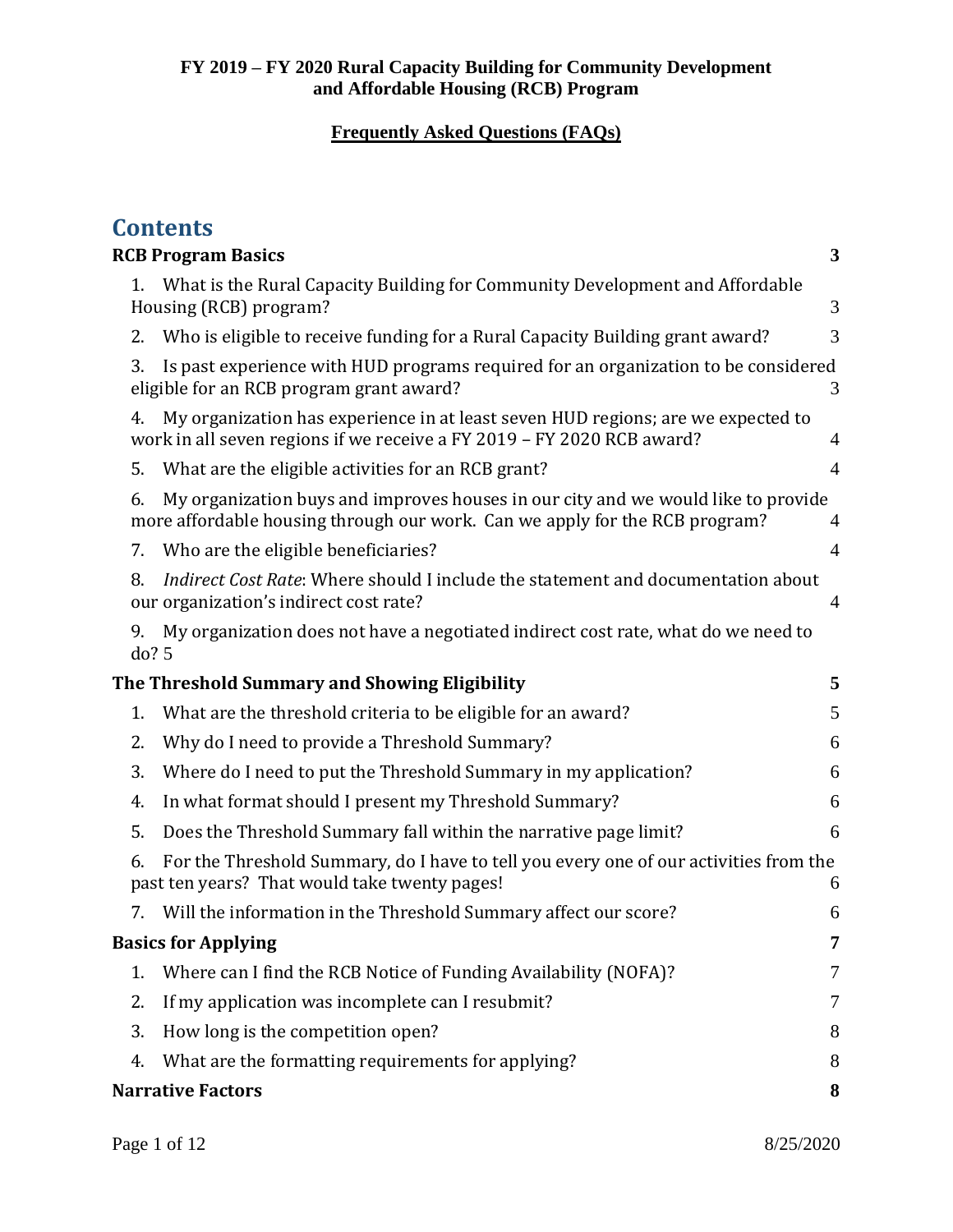### **Frequently Asked Questions (FAQs)**

| 1. | The definition of National Organization references activity "within the last 10 years",<br>but in Five Factors "recent" is defined as "within the last five years," was this a mistake? 8 |    |
|----|-------------------------------------------------------------------------------------------------------------------------------------------------------------------------------------------|----|
| 2. | We would like to partner with other organizations, can we get credit for their<br>experience for the Management Capacity section in Factor 1?                                             | 9  |
| 3. | What counts as leverage for Factor 4?                                                                                                                                                     | 9  |
| 4. | If the term of the grant is four years, is there a penalty for creating a two-year<br>program or for completing eligible activities in less than the four-year time frame?                | 9  |
| 5. | Schedule: If our organization plans to use the grant funds in less than the four-year<br>term, what should we include in the schedule for the years that our work will be done? 9         |    |
|    | <b>Decision Making Process</b>                                                                                                                                                            | 9  |
| 1. | Do you have any recommendations for how to do well in our application narrative? 9                                                                                                        |    |
| 2. | What does the RCB review process entail?                                                                                                                                                  | 10 |
| 3. | How will the results of the competition be announced?                                                                                                                                     | 10 |
| 4. | What is the minimum score needed to be eligible for an award?                                                                                                                             | 10 |
| 5. | What if my organization is approved for funding but the grant award amount is less<br>than what we applied for?                                                                           | 10 |
|    | <b>Questions Regarding Technical Corrections to the NOFA</b>                                                                                                                              | 11 |
| 1. | Can an eligible applicant propose to use RCB grant funds to host a meeting or<br>conference?                                                                                              | 11 |
| 2. | What factors should an eligible applicant consider when deciding whether to host a<br>meeting or conference?                                                                              | 11 |
| 3. | Can Federal grant funds be used to pay for entertainment?                                                                                                                                 | 11 |
| 4. | What are the consequences of using Federal grant funds on unallowable expenses?11                                                                                                         |    |
|    | <b>More Questions?</b>                                                                                                                                                                    | 12 |
| 1. | If I have a question on a specific program requirement who do I contact?                                                                                                                  | 12 |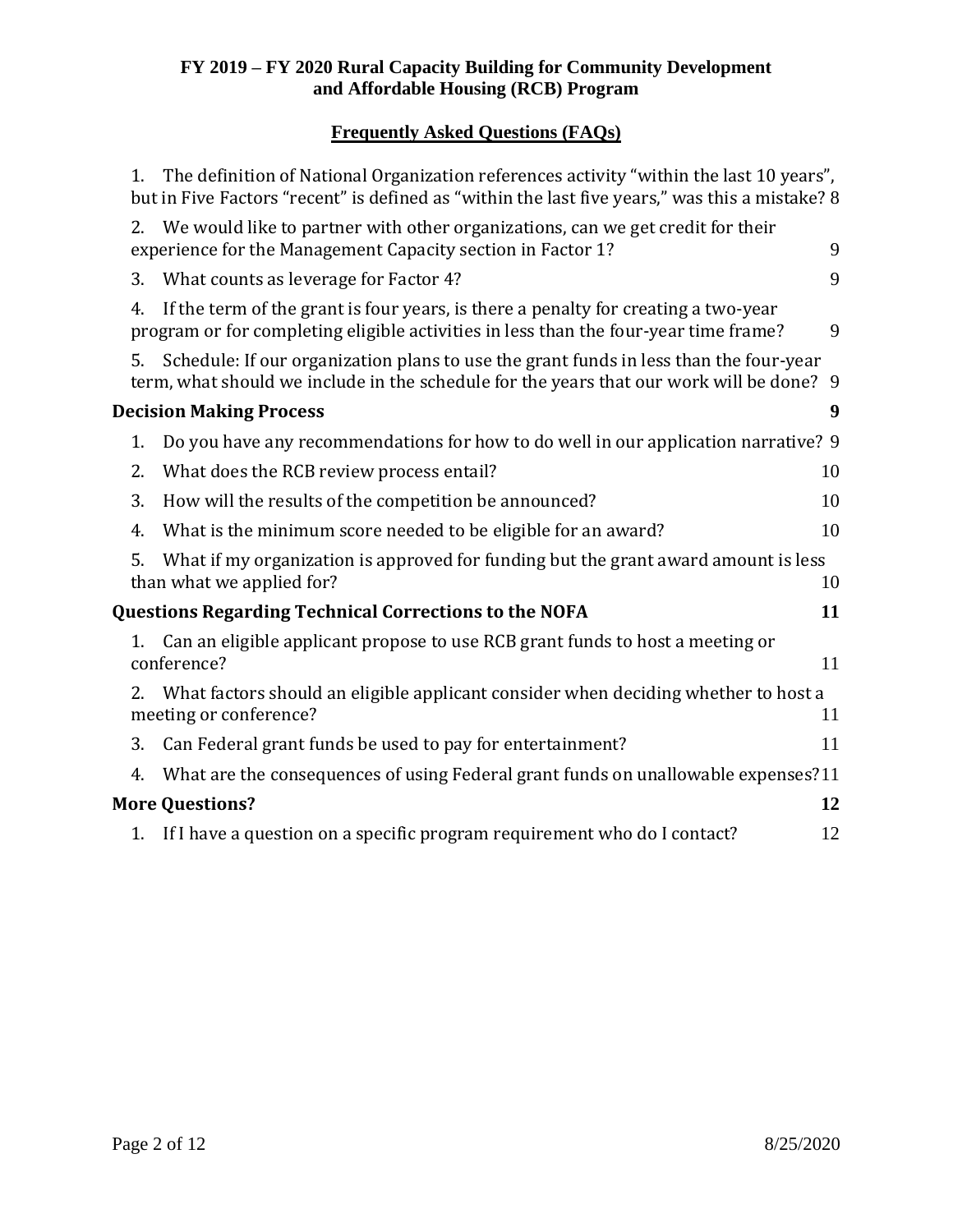#### **Disclaimer:**

*Remember: We do our best responding accurately and consistently to questions and documenting our answers, but if an answer below does not completely comport with the NOFA, the NOFA governs. Please read all published guidance and requirements carefully.*

# <span id="page-2-0"></span>**RCB Program Basics**

#### <span id="page-2-1"></span>**1. What is the Rural Capacity Building for Community Development and Affordable Housing (RCB) program?**

The Rural Capacity Building for Community Development and Affordable Housing (RCB) program is a competitive grant program that funds national organizations with expertise in rural housing and community development. These organizations conduct technical assistance, educational and financial activities to enhance the capacity and ability of eligible beneficiaries serving rural areas to carry out community development and affordable housing activities benefitting low- and moderate-income families and persons in rural areas.

#### <span id="page-2-2"></span>**2. Who is eligible to receive funding for a Rural Capacity Building grant award?**

- Only National Organizations that are 501(c)(3) nonprofits, other than institutions of higher education, can apply for RCB funding. For the purpose of the RCB program, a National Organization must be a single organization that has experience conducting RCB eligible activities with RCB eligible beneficiaries within the last ten years in at least seven Federal HUD regions. Having relevant experience working in one state in a HUD region is sufficient for counting that region towards the seven-region minimum. Federal regions are described on HUD's website at:

<http://portal.hud.gov/hudportal/HUD?src=/localoffices/regions>

- HUD does not award grants to individuals.
- HUD will not evaluate applications from ineligible applicants.

#### <span id="page-2-3"></span>**3. Is past experience with HUD programs required for an organization to be considered eligible for an RCB program grant award?**

No, however, all applicants must meet the threshold requirements and qualify as a National Organization according to the definition outlined in Section III.A of the FY 2019 – FY 2020 RCB Notice of Funding Availability (NOFA) [summarized in FAQ #2 above].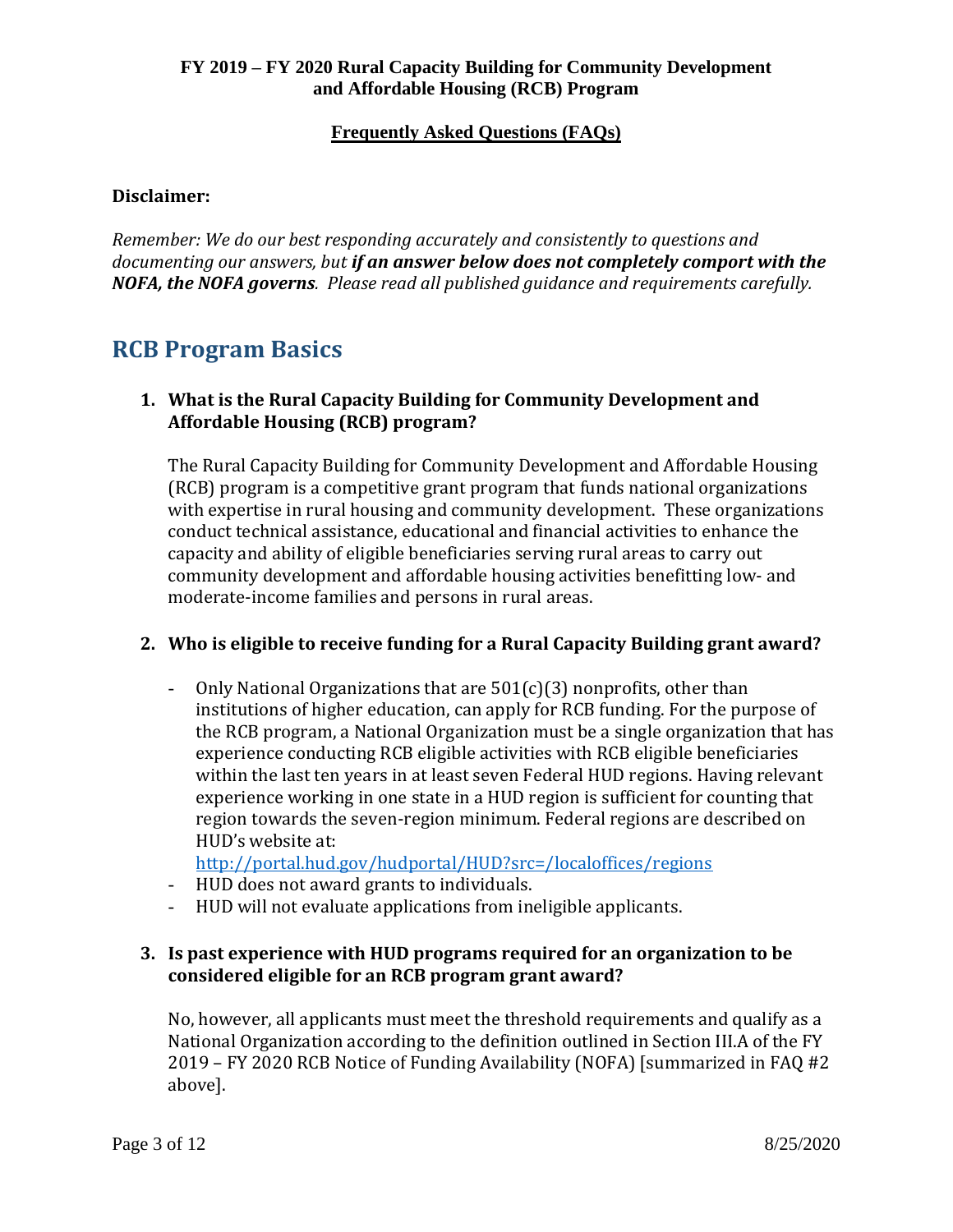#### <span id="page-3-0"></span>**4. My organization has experience in at least seven HUD regions; are we expected to work in all seven regions if we receive a FY 2019 – FY 2020 RCB award?**

No, at this time there is no minimum number of HUD regions that must be served by an applicant through proposed FY 2019 – FY 2020 RCB program activities.

#### <span id="page-3-1"></span>**5. What are the eligible activities for an RCB grant?**

RCB program funds are limited to three eligible activities that include providing training and education, financial assistance, and technical assistance to eligible beneficiaries.

A complete list describing the eligible activities can be found in Section III.E of the RCB NOFA titled "Program Specific Requirements."

#### <span id="page-3-2"></span>**6. My organization buys and improves houses in our city and we would like to provide more affordable housing through our work. Can we apply for the RCB program?**

The RCB program is a capacity building program, and only National Organizations may apply. RCB funds are not directly used to create housing, rather they are used to build the capacity of eligible beneficiaries to carry out affordable housing and community development activities. Further, RCB funds MUST be used in rural areas as defined in Section I.A.4 of the NOFA.

### <span id="page-3-3"></span>**7. Who are the eligible beneficiaries?**

Eligible beneficiaries are limited to rural housing development organizations, Community Development Corporations (CDCs), Community Housing Development Organizations (CHDOs), local governments and Indian tribes, that serve rural areas.

Eligible Beneficiaries in the RCB program are not Eligible Applicants for the RCB program. By definition, RCB Eligible Beneficiaries are not eligible to apply to this RCB NOFA; National Organizations are the only organizations that can be deemed to be Eligible Applicants and apply to this NOFA.

Eligible Beneficiaries must serve rural areas. For-profit organizations are not eligible as RCB beneficiaries.

State agencies and State-wide organizations are not eligible as beneficiaries of RCB program capacity building activities. Post-award, on a case-by-case basis, grantees may present HUD with a request for an exception.

#### <span id="page-3-4"></span>8. *Indirect Cost Rate***: Where should I include the statement and documentation about our organization's indirect cost rate? In Section IV.F of the RCB NOFA, it**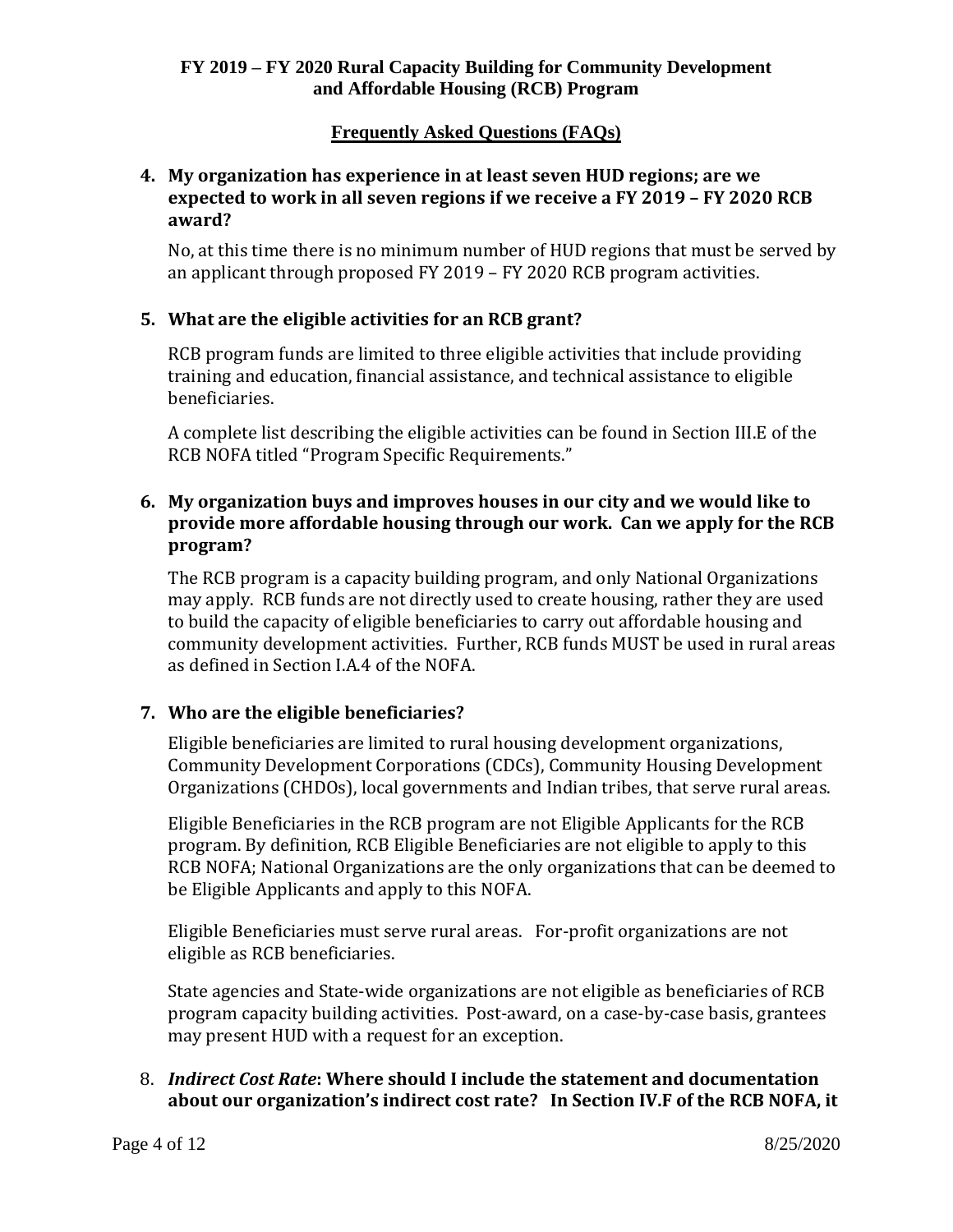#### **Frequently Asked Questions (FAQs)**

**indicates that since my organization has a negotiated indirect cost rate, that our application "must clearly state the approved rate and distribution base and include a letter or other documentation from the cognizant agency showing the approved rate."** 

The letter or documentation of your organization's indirect cost rate should be included as an attachment to the application and does not count against the narrative page limit. The applicant must still state the approved indirect cost rate and distribution base somewhere in the narrative.

#### <span id="page-4-0"></span>**9. My organization does not have a negotiated indirect cost rate, what do we need to do?**

Per Section IV.F of the FY 2019 – FY 2020 RCB NOFA, if your organization has "never received a Federally negotiated indirect cost rate and elects to use the de minimis rate, your application must clearly state you intend to use the de minimis rate of 10% of Modified Total Direct Costs (MTDC)."

# <span id="page-4-1"></span>**The Threshold Summary and Showing Eligibility**

#### <span id="page-4-2"></span>**1. What are the threshold criteria to be eligible for an award?**

To be eligible for an award, applicants must:

- 1) Submit their application on time, by 11:59:59 pm Eastern time on September 28, 2020;
- 2) Be a non-profit with active  $501(c)(3)$  status (non-profit status may be verified using the IRS's Exempt Organizations select check tool found at [https://apps.irs.gov/app/eos/\)](https://apps.irs.gov/app/eos/) and provide a copy of the organization's IRS determination letter showing its status as a  $501(c)(3)$  tax-exempt entity (institutions of higher education are not eligible);
- 3) Meet the definition of a National Organization and satisfy the criteria in Section III.C entitled "Threshold Requirements." Evidence of meeting the definition of National Organization must be provided through:
	- Provision of a Threshold Summary at the beginning of the narrative portion of the application; and
	- Provision of the applicant's Website address.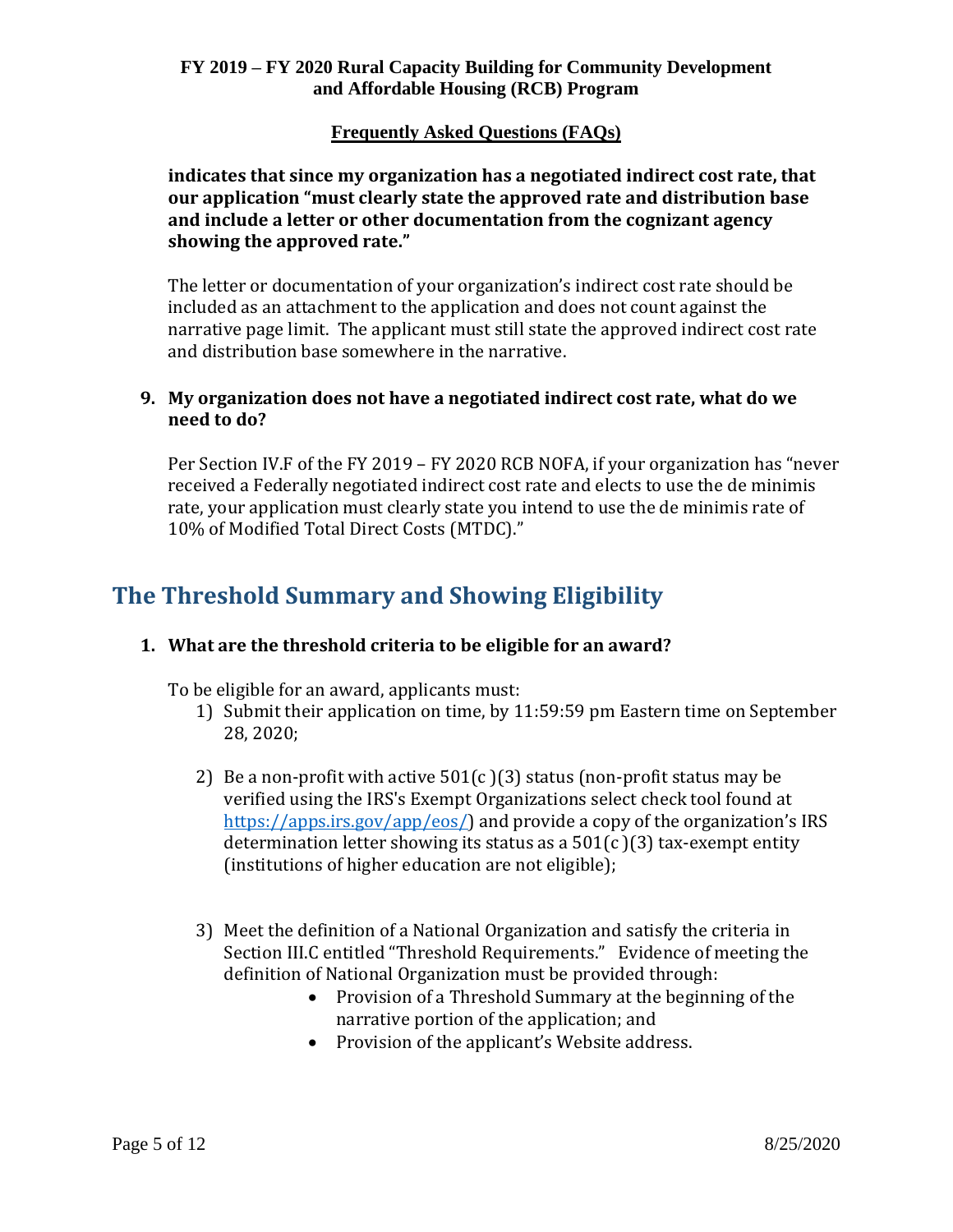#### <span id="page-5-0"></span>**2. Why do I need to provide a Threshold Summary?**

To improve HUD's ability to accurately assess an applicant's eligibility for the RCB program, applicants must provide a Threshold Summary clearly demonstrating that their organization meets the definition of National Organization included in Section III.A of the FY 2019 - FY 2020 RCB NOFA. The requirements for what is needed in the Threshold Summary are provided in Section III.C of the NOFA.

#### <span id="page-5-1"></span>**3. Where do I need to put the Threshold Summary in my application?**

The Threshold Summary must be included at the beginning of the narrative portion of the application. For each activity cited, the Threshold Summary must clearly identify the:

- 1) HUD Region where the activity was conducted;
- 2) State(s) within the HUD Region where the activity was conducted;
- 3) Type of eligible activity (e.g. loans, grants, trainings);
- 4) Mode of eligible activity delivery (e.g. onsite, online);
- 5) Type of eligible beneficiary of the activity;
- 6) Year(s) the activity was conducted; and
- 7) Amount of funding expended on this activity.

#### <span id="page-5-2"></span>**4. In what format should I present my Threshold Summary?**

HUD strongly recommends presenting the Threshold Summary in table format to increase the ease and accuracy of the review.

#### <span id="page-5-3"></span>**5. Does the Threshold Summary fall within the narrative page limit?**

Yes! The Threshold Summary is part of the 40-page limit for the application narrative.

#### <span id="page-5-4"></span>**6. For the Threshold Summary, do I have to tell you every one of our activities from the past ten years? That would take twenty pages!**

In the Threshold Summary, applicants must provide enough examples to demonstrate that they meet the eligibility criteria listed in the definition of National Organization.

#### <span id="page-5-5"></span>**7. Will the information in the Threshold Summary affect our score?**

No, as stated in Section III.C of the NOFA, the Threshold Summary is only used to determine the applicant's eligibility to apply for funding through the RCB program.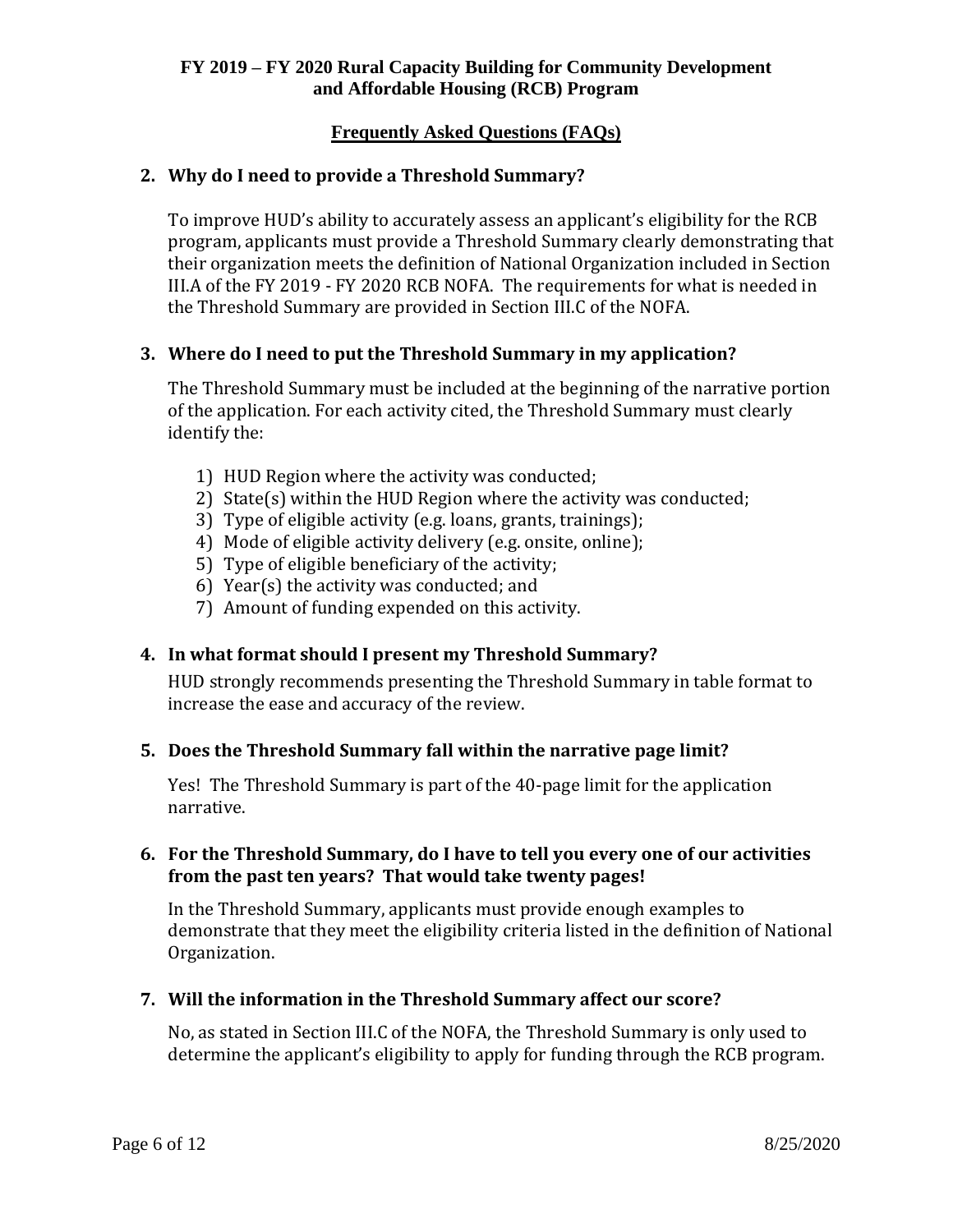# <span id="page-6-1"></span><span id="page-6-0"></span>**Basics for Applying**

### **1. Where can I find the RCB Notice of Funding Availability (NOFA)?**

The RCB NOFA is located on grants.gov. The Rural Capacity Building program is under Funding Opportunity number FR6400-N-08 and can be found at [https://www.grants.gov/web/grants/search-](https://www.grants.gov/web/grants/search-grants.html?keywords=Rural%20Capacity%20Building)

[grants.html?keywords=Rural%20Capacity%20Building.](https://www.grants.gov/web/grants/search-grants.html?keywords=Rural%20Capacity%20Building) Once you are there, you will see four "file tabs" on the main webpage and you can access the NOFA one of two ways:

- 1. *At the HUD Exchange*: The first tab, "Synopsis" provides a summary of the program and requirements for eligible applicants. It also provides a link to the HUD Exchange webpage for more information. The FY 2019 - FY 2020 RCB NOFA will be available at that link on the HUD Exchange approximately one week after publication on grants.gov.
- 2. *On Grants.gov*: To find the documents required for the RCB application package, including the RCB NOFA, go to the tab that reads "Package." On this page you will see a small table for the RCB program. At the far right of that table you will a column labeled "Actions" with hyperlinks for "Preview" and "Apply".
	- If you select "Preview" and this will provide a pop-up that shows a list of hyperlinks to the required attachments. In that pop-up you will also see a button in the upper right corner that reads "Download Information." Select that button and you will see a file that contains the FY 2019 - FY 2020 RCB NOFA
	- If you select "Apply" that should direct you to the FY 2019 FY 2020 RCB NOFA

To complete the RCB NOFA, you must carefully follow the instructions on grants.gov for downloading the RCB application and to submitting the completed application, with all the required forms.

### <span id="page-6-2"></span>**2. If my application was incomplete can I resubmit?**

If an application is received by Grants.gov before the deadline, but is rejected with errors, applicants have a grace period of 24 hours beyond the application deadline to submit a corrected application that is received and validated by Grants.gov.

If you would like to make changes to a previously submitted application, you are welcome to resubmit up until the application deadline.

All applications received through grants.gov will be notified of their award status and they may have an opportunity for debriefing.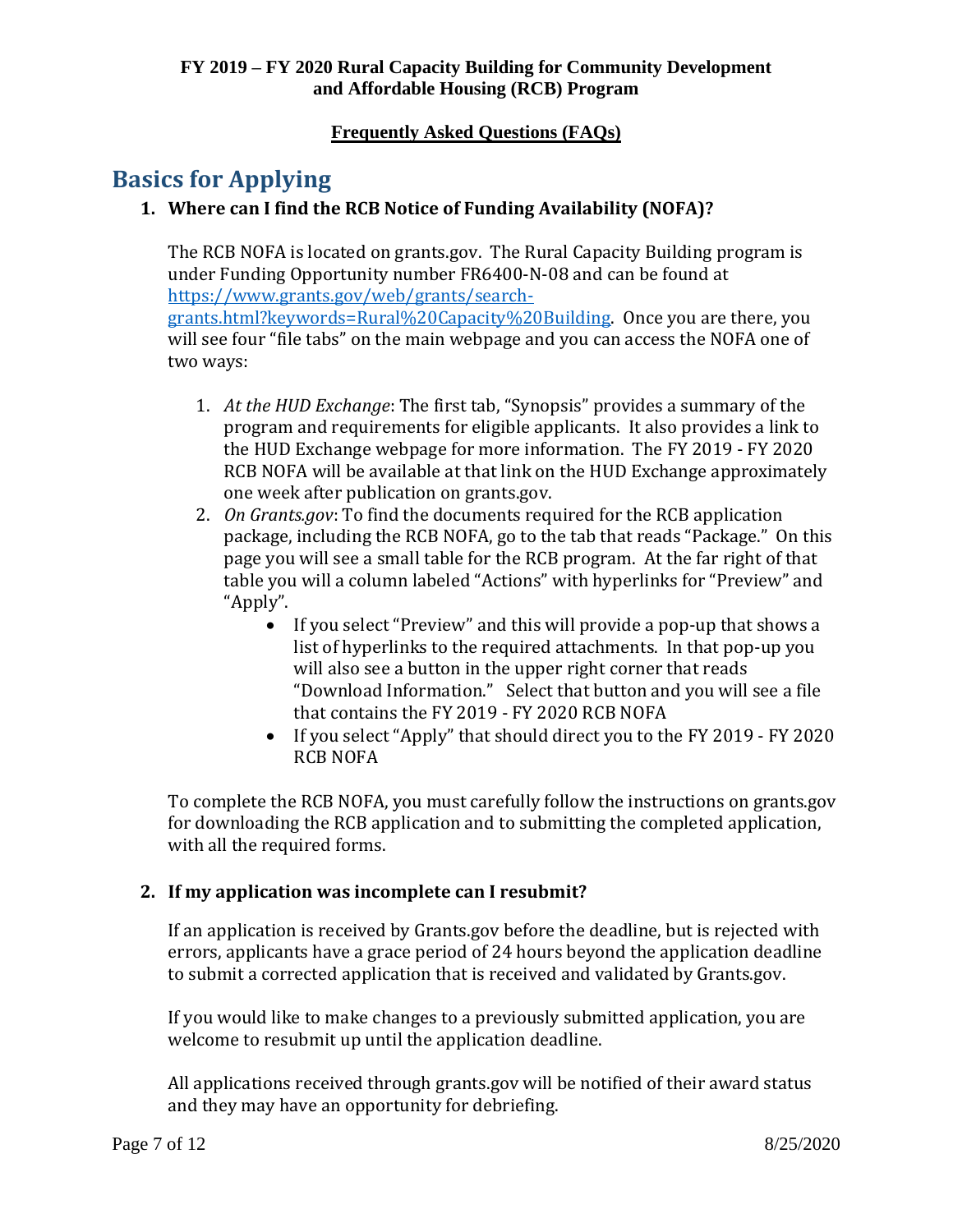#### <span id="page-7-0"></span>**3. How long is the competition open?**

The competition will be open for a minimum of 60 days. Completed applications for the FY 2019 - FY 2020 RCB NOFA are due on September 28, 2020 by 11:59:59 p.m. Eastern time.

#### <span id="page-7-1"></span>**4. What are the formatting requirements for applying?**

- Narratives addressing Factors 1 through 5 are limited to 40 typed pages of single-spaced text based on 8.5 by 11- inch paper, with no less than 1-inch margins, using a Times New Roman standard 12-point font.
- HUD will not review more than 40 pages for all five factors, Preference Points and Threshold Summary combined. The page limit does not include form HUD-50153 in support of the Promise Zones Preference Points, Letter of commitment for HBCU preference points, Letters of Firm Commitments for leverage documentation, Indirect Cost rate documentation, Non-Profit Status, or any of the other required Forms that are provided as attachments.
- All applicants should include the applicant name, DUNS number, and page numbers on each of the narrative pages of the application.

### <span id="page-7-3"></span><span id="page-7-2"></span>**Narrative Factors**

**1. The definition of National Organization references activity "within the last 10 years", but in Five Factors "recent" is defined as "within the last five years," was this a mistake?**

The two definitions are distinctive concepts and thus they do not contradict each other, but we realize that this can be confusing.

The *within the last ten years* of experience is specific to the definition of National Organization which will determine an applicant's eligibility for the competition as a Threshold to be met. The definition of National Organization establishes the eligibility threshold and thus allows a longer range of experience. Therefore, the threshold summary showing the applicant's experience in at least seven HUD regions can go back ten years to 2008.

In Section V.A of the FY 2019 - FY 2020 RCB NOFA, the concept of recent experience is defined as "*within the last five years*" and that is specifically relevant to the applicant's narrative responses, where past experience can only cover the past five years, back to 2015.

In summary, applicants are allowed to provide ten years' worth of experience to qualify as a National Organization in the Threshold Summary. But in the narrative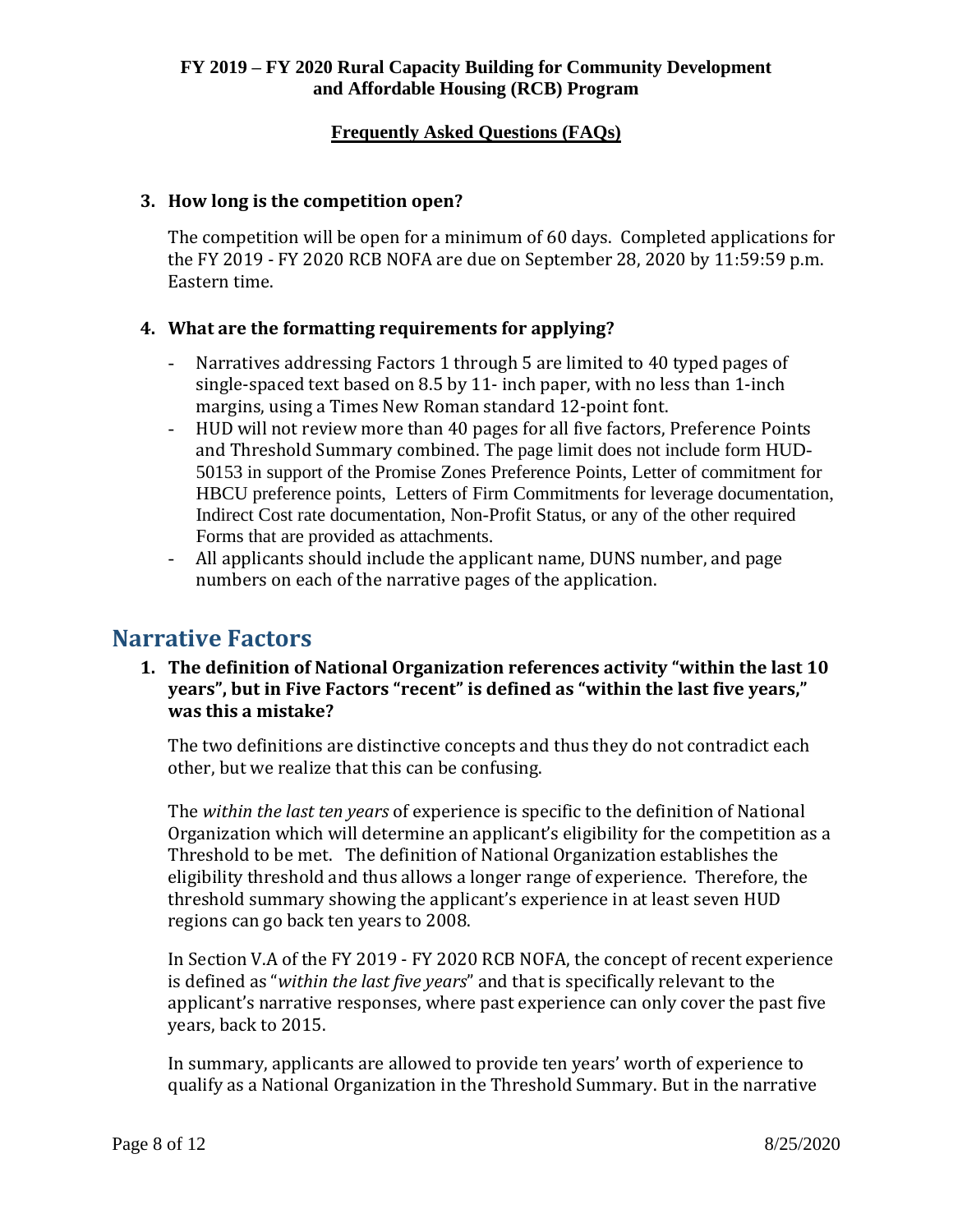#### **Frequently Asked Questions (FAQs)**

portion of the application (Five Factors), the applicant must reference the past five years of experience.

#### <span id="page-8-0"></span>**2. We would like to partner with other organizations, can we get credit for their experience for the Management Capacity section in Factor 1?**

No. National Organizations are defined as a single organization and that organization alone is considered the applicant. Thus, for the Management Capacity portion of the Capacity section, the applicant must demonstrate that "that it has sufficient management, financial and programmatic capacity" to successfully manage the RCB program grant.

#### <span id="page-8-1"></span>**3. What counts as leverage for Factor 4?**

Section III.B of the RCB NOFA provides more detailed information and references to help you determine what types of funding do and do not qualify as leverage for the FY 2019 - FY 2020 RCB program.

#### <span id="page-8-2"></span>**4. If the term of the grant is four years, is there a penalty for creating a two-year program or for completing eligible activities in less than the four-year time frame?**

There is not a penalty for completing RCB program activities in less than the fouryear grant term. If an applicant expects to complete their proposed RCB program activities in less than four years, then the application should reflect that time frame.

#### <span id="page-8-3"></span>**5. Schedule: If our organization plans to use the grant funds in less than the fouryear term, what should we include in the schedule for the years that our work will be done?**

If your RCB program is planned to take less than four years, you must still account for all four years in the Schedule. Applicants may simply indicate that RCB activities have already been completed or are expected to be completed during those years.

## <span id="page-8-5"></span><span id="page-8-4"></span>**Decision Making Process**

#### **1. Do you have any recommendations for how to do well in our application narrative?**

Qualified applicants should be sure to provide a sound written narrative that clearly addresses all the directions in the Five Factors and provides all information requested. Eligible applications will be scored based on the quality of the proposed program and the applicant's demonstrated capacity and ability to manage federal funds.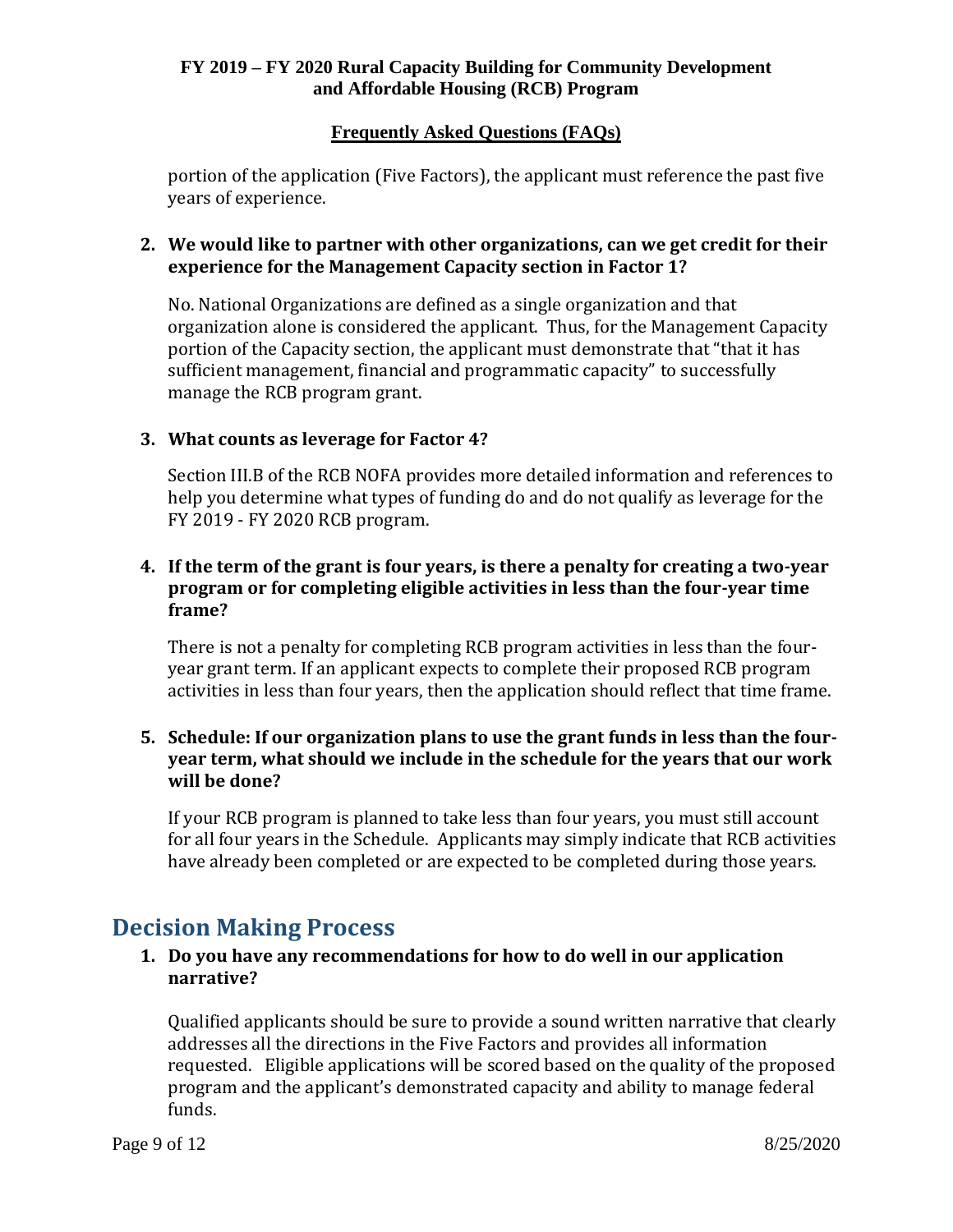#### **Frequently Asked Questions (FAQs)**

#### <span id="page-9-0"></span>**2. What does the RCB review process entail?**

All application packages received on-time through grants.gov will be reviewed for compliance with threshold requirements.

- Applications that satisfy threshold requirements will have the application narrative evaluated based on their responses to Factors 1 through 5 from Section V.A of the FY 2019 - FY 2020 RCB NOFA.
- Applicants must receive a total rating score of 75 points or more for Rating Factors 1 through 5 (without the addition of the bonus points) to be eligible for funding. In addition, applicants must earn at least 21 points for Factor 1, Capacity, to be eligible for funding. HUD will reject any application that does not meet the minimum rating score requirements. Applications that receive a minimum score of 75 points, and a minimum of 21 points in the Capacity Factor will be eligible to receive Preference Points for a total possible score of 102.
- For more information, see Section V.B "Review and Selection Process."

#### <span id="page-9-1"></span>**3. How will the results of the competition be announced?**

HUD will notify successful applicants of their selection for funding. HUD will also notify the unsuccessful and ineligible applicants. Notifications to successful and unsuccessful applicants will be sent by email, delivery receipt requested, to the person designated in item 8f of the SF-424 and to the person listed as authorized representative in item 21 of the SF-424.

#### <span id="page-9-2"></span>**4. What is the minimum score needed to be eligible for an award?**

The minimum score needed to be eligible for an award is 75 points on the overall narrative for Factors 1 through 5, which includes a minimum score of 21 points in Factor 1, Capacity. Applications that receive a minimum score of 75 points and a minimum of 21 points in Factor 1, Capacity, will be eligible to receive Preference Points for a total possible score of 102 points.

#### <span id="page-9-3"></span>**5. What if my organization is approved for funding but the grant award amount is less than what we applied for?**

Selected applicants awarded an amount less than applied for in the application are required to participate in a negotiations process with HUD to create an updated program plan and budget that reflects what can be accomplished with the actual award offered. This process is presented in Sections V.B.2.6 and VI.A of the FY 2019 - FY 2020 RCB NOFA, which also identifies potential outcomes for failing to negotiate.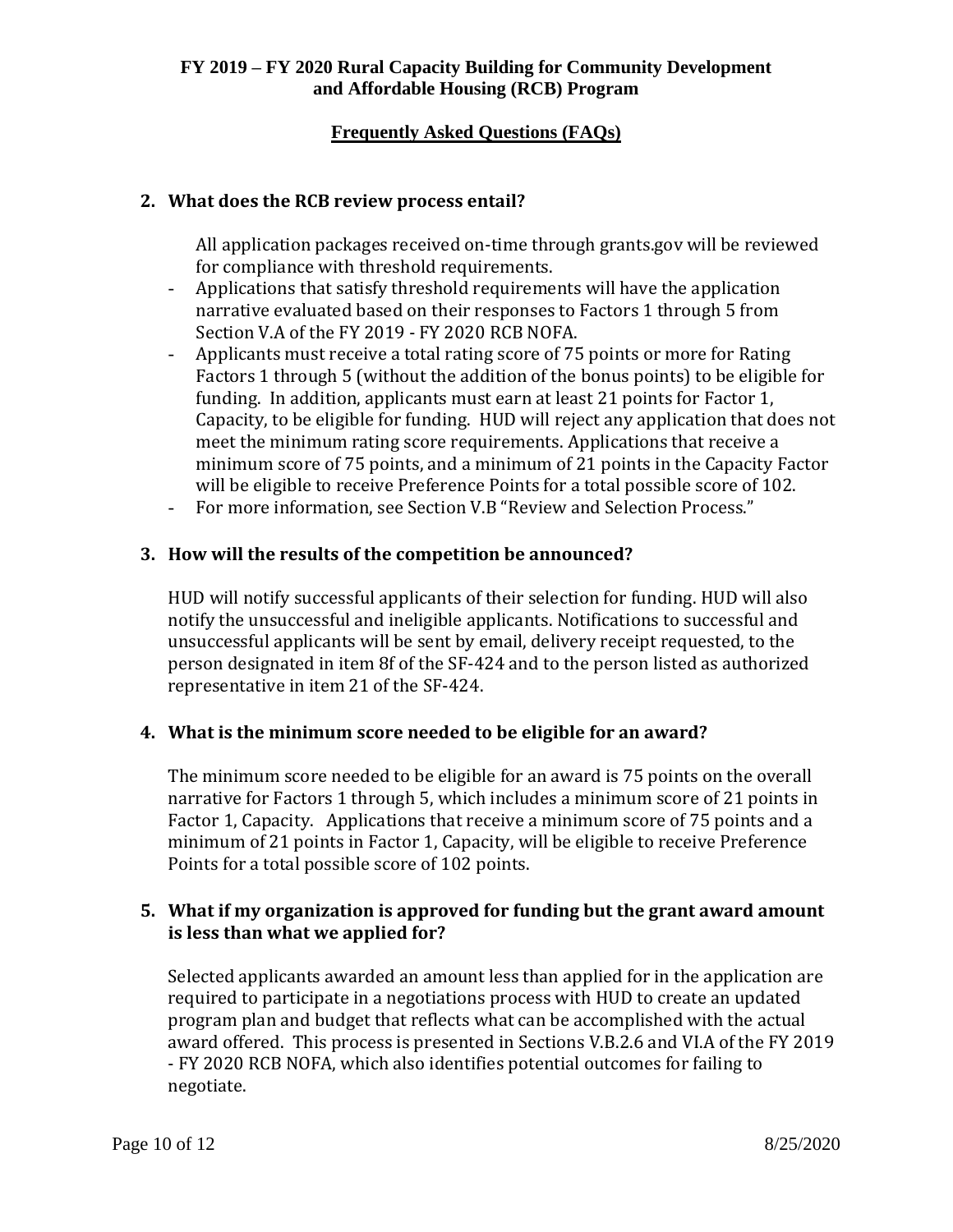# <span id="page-10-1"></span><span id="page-10-0"></span>**Questions Regarding Technical Corrections to the NOFA**

#### **1. Can an eligible applicant propose to use RCB grant funds to host a meeting or conference?**

Yes. Meetings or conferences may be proposed as an eligible activity if doing so is:

- a. Consistent with the three eligible activity categories as outlined in XXX of the NOFA,
- b. For purposes related to the program and the operation of the grant,
- c. Necessary and reasonable for successful performance under the Federal award.
- d. Eligible applicants must exercise discretion and judgment in proposing conference costs that are appropriate, necessary, and managed in a manner that minimizes costs to the Federal award.

#### <span id="page-10-2"></span>**2. What factors should an eligible applicant consider when deciding whether to host a meeting or conference?**

Eligible applicants should consider the most effective or efficient way to achieve the desired result and whether there are alternatives, such as webinars or video conferences, that would be equally or similarly effective and more efficient in terms of time and costs than a face-to-face meeting.

#### <span id="page-10-3"></span>**3. Can Federal grant funds be used to pay for entertainment?**

Federal grant funds may not be used to pay for entertainment, which includes costs for amusement, diversion, and social activities. (Include 2 CFR part 200 citation)

#### <span id="page-10-4"></span>**4. What are the consequences of using Federal grant funds on unallowable expenses?**

The Department may seek to recover any Federal grant funds identified, through program monitoring, as having been used for unallowable costs, including unallowable conference and/or meeting expenses.